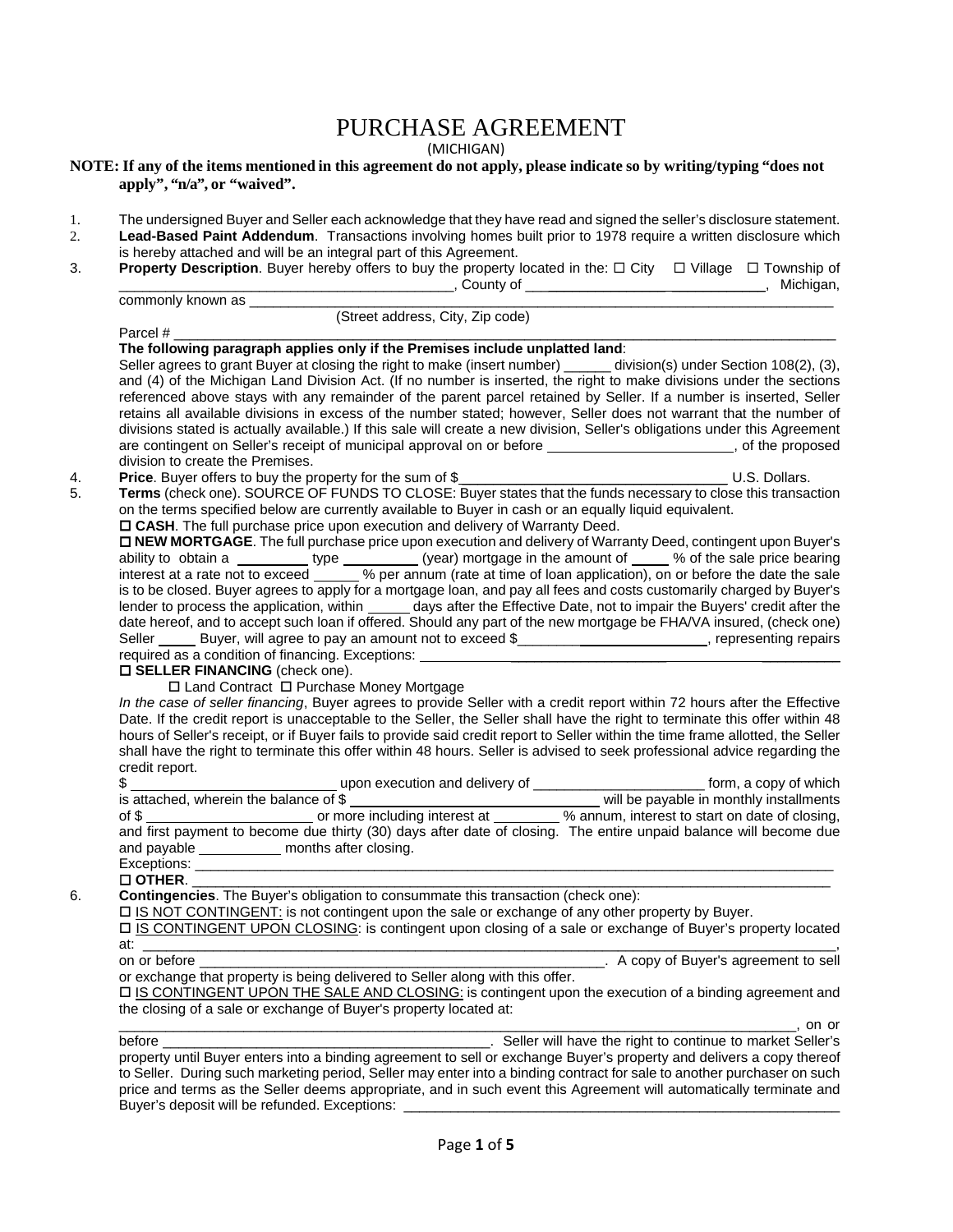7. **Fixtures & Improvements**. All improvements and appurtenances are included in the purchase price including, if now in or on the property the following: all buildings; landscaping; lighting fixtures and their shades and bulbs; ceiling fans; hardware for draperies and curtains; window shades and blinds; built-in kitchen appliances, including garbage disposal and drop-in ranges; wall to wall carpeting, if attached; all attached mirrors; all attached TV mounting brackets; all attached shelving; attached work benches; stationary laundry tubs; water softener (unless rented); water heater; incinerator; sump pump; water pump and pressure tank; heating and air conditioning equipment (window units excluded); attached humidifiers; heating units, including add-on heating stoves and heating stoves connected by flue pipe; fireplace screens, inserts, and grates; fireplace doors, if attached; liquid heating and cooking fuel tanks if owned by Seller; TV antenna and complete rotor equipment; satellite dish and necessary accessories and complete rotor equipment; all support equipment for in ground pools; screens and storm windows and doors; awnings; installed basketball backboard, pole and goal; mailbox; flagpole(s); fencing, invisible in ground fencing and all related equipment, including collars; detached storage buildings; underground sprinkling, including the pump; installed outdoor grills; all plantings and bulbs; garage door opener and control(s); and any and all items and fixtures permanently affixed to the property; *and also includes***:** 

 *but does not include:* 

- 8. **Heating and Cooking Fuels.** Liquid heating and cooking fuels in tanks are included in the sale and will transfer to Buyer at time of possession unless usage is metered (in which case it is not included in the sale). Sellers are responsible for maintaining heating and cooking fuels at an operational level and shall note permit fuels to fall below 10% in the tank(s) at the time of possession except that the tank(s) may be empty only if now empty. Further, the seller is precluded from removing fuel from tank(s) other than what is expended through normal use. Exceptions: \_\_\_\_\_\_\_\_\_\_\_\_\_\_\_\_\_\_\_\_\_\_\_\_\_\_\_\_\_\_\_\_\_\_\_\_\_\_\_\_\_\_\_\_\_\_\_\_\_\_\_\_\_\_\_\_\_\_\_\_\_\_\_\_\_\_\_\_\_\_\_\_\_\_\_\_\_\_\_\_\_\_
- 9. **Assessments** (choose one). If the property is subject to any assessments:
	- Seller shall pay the entire balance of any such assessments that are due and payable on or before the day of closing.

 Seller shall pay all installments of such assessments that become due and payable on or before day of closing. Buyer shall assume and pay all other installments of such assessments.

10. **Property Taxes**. Seller will be responsible for any taxes billed prior to those addressed below. Buyer will be responsible for all taxes billed after those addressed below.

 *Buyer is also advised that the state equalized value of the property, principal residence exemption information and other real property tax information is available from the appropriate local assessor's office. Buyer should not assume that buyer's future tax bills on the property will be the same as the seller's present tax bills. Under Michigan law, real property tax obligations can change significantly when property is transferred.*  $\Box$  No proration. (Choose one):

 $\Box$  Buyer  $\Box$  Seller will pay taxes billed summer  $\Box$  (year);  $\Box$  Buyer  $\Box$  Seller will pay taxes billed winter  $\Box$ will pay taxes billed winter  $\_\_$ 

 Calendar Year Proration (all taxes billed or to be billed in the year of the closing). Calendar year tax levies will be estimated, if necessary, using the taxable value and the millage rate(s) in effect on the day of closing, broken down to a per diem tax payment and prorated to the date of closing with Seller paying for January 1 through the day before closing.

 $\Box$  Fiscal Year Proration. Taxes will be prorated as though they are paid in (choose one):  $\Box$  advance.  $\Box$  arrears. Fiscal Year will be assumed to cover a 12 month period from date billed, and taxes will be prorated to the date of closing. Fiscal year tax levies will be estimated, if necessary, using the taxable value and millage rate(s) in effect on the day of closing, broken down to a per diem tax payment and prorated to the date of closing with Seller paying through the day before closing. Exceptions:

11. **Well/Septic**. Within ten (10) days after this Agreement is fully executed, the Seller will arrange and pay for an inspection and written report by the county health department or by a qualified inspector (as defined by the county health department, if applicable) of the primary well used for human consumption (including water test for coliform bacteria and nitrates) and septic systems (including tank pumping, if required) in use on the property. If the evaluation report(s) in any of the above circumstances disclose(s) a condition which the Buyer deems unacceptable or that doesn't meet county standards where the county requires minimum standards as a condition of sale, Buyer shall notify the Seller in writing, within five (5) days after the date Buyer has received the applicable report(s), of such condition and request the corrective action. If Seller does not agree or fails to respond within fifteen (15) days of Buyer's requested corrective action, Buyer shall have the right to terminate this Agreement by providing written notice to Seller within three (3) days from receipt of Seller's written refusal (if any) or from the expiration of the aforementioned fifteen (15) day period, and Buyer's good-faith deposit will be refunded. Buyer agrees that the contingency provided by this paragraph shall be deemed to have been waived if (1) Buyer fails to provide written notice of a condition deemed unacceptable within five (5) days after Buyer has received the applicable report(s); or (2) Buyer fails to terminate this Agreement in writing as provided above. If these contingencies are waived or if Buyer elects to close this transaction, Buyer shall be deemed to have accepted the well and/or septic in its "as is" condition as of the date of closing. Exceptions: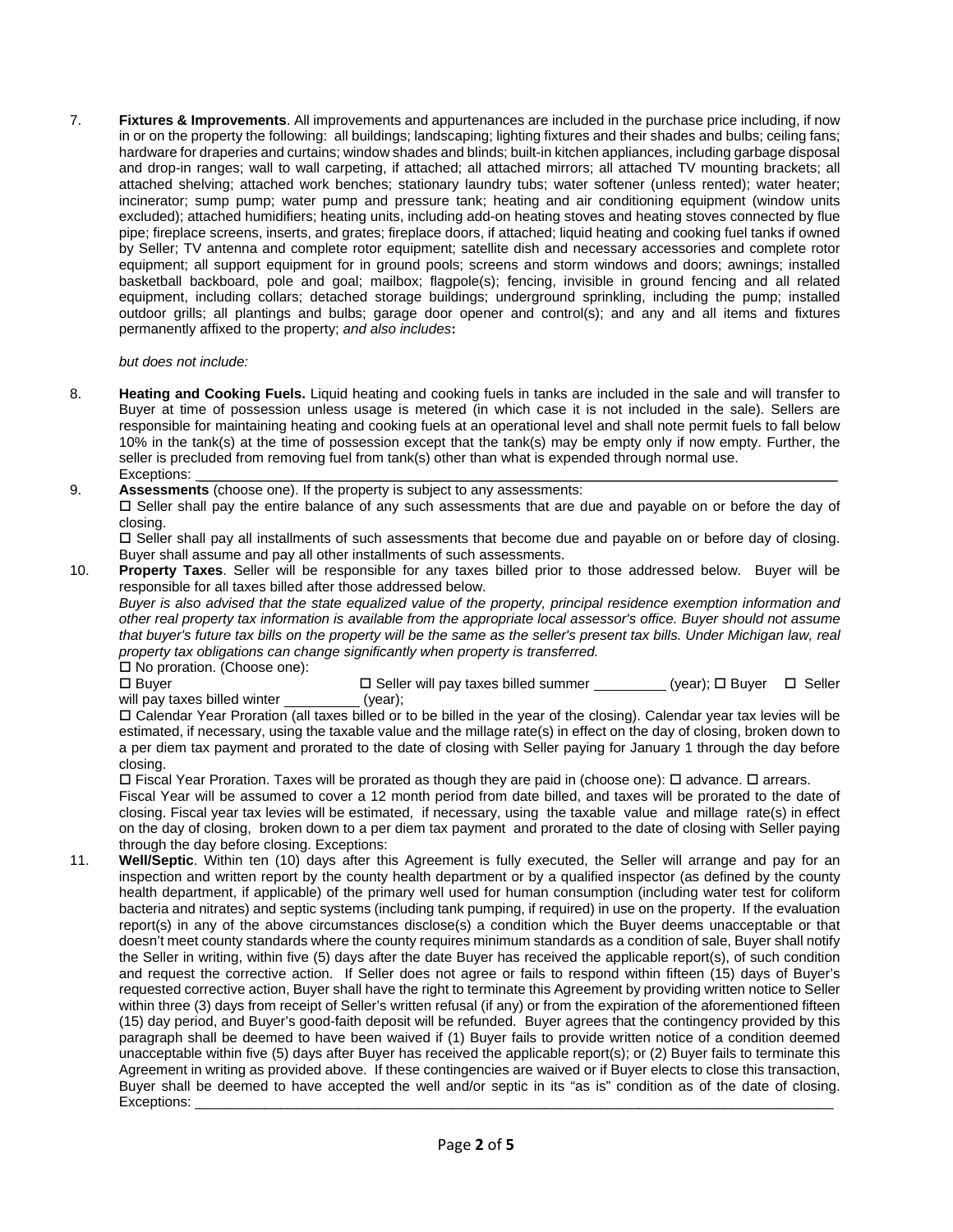12. **Inspections & Insurability**. By signing this Agreement, Buyer is representing that the Buyer has the right to inspect the buildings, premises, and building components and systems, or have the buildings, premises, and building components and systems inspected by experts selected by the Buyer.

 $\square$  The Buyer has waived his/her right to inspections.

 The Buyer has elected to arrange and pay for any inspections including, but not limited to Plumbing; Heating, Ventilating & Air Conditioning; Electrical; Telephone (hard-wired landline); Structural, including roof; Termites and other wood destroying insects; Radon, Air Quality and/or Mold; Water Test for Lead and Nitrites (required if FHA or VA financing). Any damage, misuse, abuse, or neglect of any portion of the property or premises as a result of inspections will be Buyer's responsibility and expense.

 It is the Buyer's responsibility to investigate (i) whether the property complies with applicable codes and local ordinances and whether the property is zoned for Buyer's intended use; and (ii) whether the Buyer can obtain a homeowner's insurance policy for the property at price and terms acceptable to Buyer. In the event of VA financing, Seller will pay for the inspection for termites and other wood destroying insects. All inspections and investigations will be completed within **ten (10) days** after the Effective Date. If the results of Buyer's inspections and investigations are not acceptable to Buyer, the Buyer may, within the above referenced period, by written notice to Seller, either terminate this Agreement and receive a refund of Buyer's good-faith deposit, or make a written proposal to Seller to correct unsatisfactory conditions that Buyer does not accept. If the Buyer fails to make a written proposal within the above referenced time period, then Buyer will be deemed to have accepted the results of the inspection reports and investigations without repairs or corrections and will proceed to closing according to the terms and conditions of this Agreement. Seller may negotiate with Buyer or, by written notice to Buyer, accept Buyer's proposal or terminate this Agreement. Failure of the Seller to respond or to arrive at a mutually agreeable resolution within **three** (3) **days** after Seller's receipt of Buyer's proposal shall result in a termination of this Agreement and a return of any applicable goodfaith deposit.

 Buyer agrees that Buyer is not relying on any representation or statement made by Seller or any real estate salesperson (whether intentionally or negligently) regarding any aspect of the premises or this sale transaction, except as may be expressly set forth in this Agreement, a written amendment to this Agreement, or a disclosure statement separately signed by the Seller. Accordingly, if Buyer chooses no inspections, fails to complete inspections, or submits no written proposals, Buyer agrees to accept the premises "as is" and "with all faults", except as otherwise expressly provided in the documents specified in the preceding sentence. Exceptions: \_\_\_\_\_\_\_\_\_\_\_\_\_\_\_\_\_\_\_\_\_\_\_\_\_\_\_\_\_\_\_\_\_\_\_\_\_\_\_\_\_\_\_\_\_\_\_\_\_\_\_\_\_\_\_\_\_\_\_\_\_\_\_\_\_\_\_\_\_\_\_\_\_\_\_\_\_\_\_\_\_\_

- 13. **Municipal Compliances**. The Seller will arrange and pay for current certificates of occupancy, sidewalk compliance, and smoke detector ordinances, if applicable.
- 14. **Title Insurance**. Seller agrees to convey marketable title to the property ordered through Lighthouse Title subject to conditions, limitations, reservation of oil, gas and other mineral rights, existing zoning ordinances, and building and use restrictions and easements of record. An **expanded coverage** ALTA Homeowner's Policy of Title Insurance in the amount of the purchase price shall be ordered by Seller and furnished to Buyer at Seller's expense, and a commitment to issue a policy insuring marketable title vested in Buyer, including a real estate tax status report, will be made available to Buyer within **ten (10) days** after the Effective Date. If Buyer so chooses, or if an expanded policy is not applicable, then a **standard** ALTA Owners' Policy of Title Insurance shall be provided.

 If Buyer objects to any conditions, Buyer may, within **three** (3) **days** from the aforementioned ten (10) day period, by written notice to Seller, either terminate this Agreement and receive a refund of Buyer's good-faith deposit, or make a written proposal to Seller to correct unsatisfactory conditions that Buyer does not accept. If Buyer fails to make a written proposal within the above referenced time period, then Buyer will be deemed to have accepted the conditions and will proceed to closing according to the terms and conditions of this Agreement. Seller may negotiate with Buyer or, by written notice to Buyer, accept Buyer's proposal or terminate this Agreement. Failure of Seller to respond or to arrive at a mutually agreeable resolution within three (3) days after Seller's receipt of Buyer's proposal shall result in a termination of this Agreement and a return of any applicable good-faith deposit. Exceptions: \_\_\_\_\_\_\_\_\_\_\_\_\_\_\_\_\_\_\_\_\_\_\_\_\_\_\_\_\_\_\_\_\_\_\_\_\_\_\_\_\_\_\_\_\_\_\_\_\_\_\_\_\_\_\_\_\_\_\_\_\_\_\_\_\_\_\_\_\_\_\_\_\_\_\_\_\_\_\_\_\_

15. **Property Survey.**  $\square$  Buyer  $\square$  Seller (check one) shall obtain and pay for:

 A boundary survey certified to Buyer with iron corner stakes and with improvements and easements located on a map of survey.

 A surveyor's report or sketch (not a boundary survey) re-certified to Buyer showing the approximate location of improvements.

 $\square$  No survey.

When closing occurs, Buyer shall be deemed to have accepted the boundaries of the property and the location of such improvements thereon. Exceptions:

- 16. **Home Protection Plan**. Buyer and Seller have been informed that home protection plans may be available. Such plans may provide additional protection and benefit to the parties.<br>Exceptions: Exceptions: \_\_\_\_\_\_\_\_\_\_\_\_\_\_\_\_\_\_\_\_\_\_\_\_\_\_\_\_\_\_\_\_\_\_\_\_\_\_\_\_\_\_\_\_\_\_\_\_\_\_\_\_\_\_\_\_\_\_\_\_\_\_\_\_\_\_\_\_\_\_\_\_\_\_\_\_\_\_\_\_\_\_
- 17. **Prorations**. Rent; association dues/fees, if any; insurance, if assigned; interest on any existing land contract, mortgage or lien assumed by Buyer; will all be adjusted to the date of closing.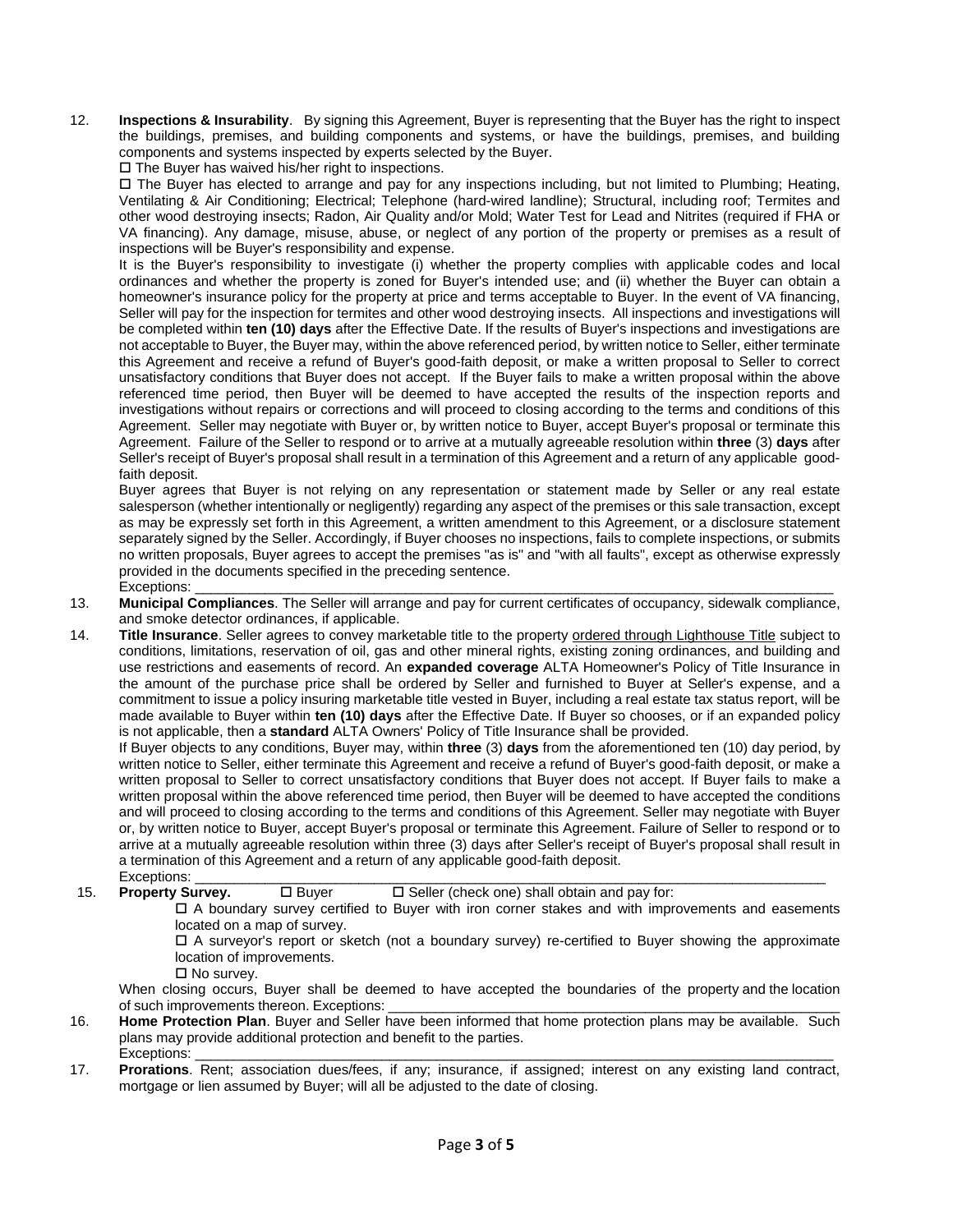18. **Possession.** Seller will maintain the property in its present condition until the completion of the closing of the sale. Possession to be delivered to Buyer, subject to rights of present tenants, if any:

 $\square$  At the completion of the closing of the sale.

 At \_\_\_\_\_\_\_\_\_\_\_\_\_ a.m. p.m. on the \_\_\_\_\_ day **after** completion of the closing of the sale, during which time Seller will have the privilege to occupy the property and hereby agrees to pay the Buyer \$

as an occupancy fee for this period payable at closing, WITHOUT PRORATION. Payment shall be made in the form of cash or certified funds.

If Seller fails to deliver possession to Buyer on the agreed date, Seller shall become a tenant at sufferance and shall pay to Buyer as liquidated damages \$ per day plus all of the Buyer's actual reasonable attorney's fees incurred in removing the Seller from the property.

If Seller occupies the property after closing, Seller will pay all utilities during such occupancy. Buyer will maintain the structure and mechanical systems at the property. However, any repairs or replacements necessitated by Seller's misuse, abuse, or neglect of any portion of the property will be Seller's responsibility and expense. On the agreed delivery date, Seller shall deliver the property free of trash and debris and in broom-clean condition, shall remove all personal property (unless otherwise stated in this or an additional written agreement), shall make arrangements for final payment on all utilities, and shall deliver all keys to Buyer.

- Exceptions: \_\_\_\_\_\_\_\_\_\_\_\_\_\_\_\_\_\_\_\_\_\_\_\_\_\_\_\_\_\_\_\_\_\_\_\_\_\_\_\_\_\_\_\_\_\_\_\_\_\_\_\_\_\_\_\_\_\_\_\_\_\_\_\_\_\_\_\_\_\_\_\_\_\_\_\_\_\_\_\_\_\_ 19. **Closing**. If agreeable to both parties, the sale will be closed with Lighthouse Title as soon as closing documents are ready, but not later than **than**  $\blacksquare$  An additional period of fifteen (15) days will be allowed for closing to accommodate the correction of title defects or survey problems which can be readily corrected, delays in obtaining any lender required inspections/repairs. During this additional period, the closing will be held within 5 days after all parties have been notified that all necessary documents have been prepared. Buyer and Seller will each pay their title company closing fee, if applicable, except in the case of VA financing where the Seller will pay the entire closing fee. Exceptions: \_\_\_\_\_\_\_\_\_\_\_\_\_\_\_\_\_\_\_\_\_\_\_\_\_\_\_\_\_\_\_\_\_\_\_\_\_\_\_\_\_\_\_\_\_\_\_\_\_\_\_\_\_\_\_\_\_\_\_\_\_\_\_\_\_\_\_\_\_\_\_\_\_\_\_\_\_\_\_\_\_\_
- 20. **Good-Faith Deposit**. Buyer deposits \$ \_\_\_\_\_\_\_\_, to be held by (insert name of seller, title company, other in the following space) example to apply toward the purchase price. If this offer is not accepted or if the sale is not closed due to a failure to satisfy a contingency for a reason other than the fault of Buyer, the good-faith deposit shall be refunded to Buyer.
- 21. **Other Provisions**. \_\_\_\_\_\_\_\_\_\_\_\_\_\_\_\_\_\_\_\_\_\_\_\_\_\_\_\_\_\_\_\_\_\_\_\_\_\_\_\_\_\_\_\_\_\_\_\_\_\_\_\_\_\_\_\_\_\_\_\_\_\_\_\_\_\_\_\_\_\_\_\_\_\_\_\_\_  $\_$  ,  $\_$  ,  $\_$  ,  $\_$  ,  $\_$  ,  $\_$  ,  $\_$  ,  $\_$  ,  $\_$  ,  $\_$  ,  $\_$  ,  $\_$  ,  $\_$  ,  $\_$  ,  $\_$  ,  $\_$  ,  $\_$  ,  $\_$  ,  $\_$  ,  $\_$  ,  $\_$  ,  $\_$  ,  $\_$  ,  $\_$  ,  $\_$  ,  $\_$  ,  $\_$  ,  $\_$  ,  $\_$  ,  $\_$  ,  $\_$  ,  $\_$  ,  $\_$  ,  $\_$  ,  $\_$  ,  $\_$  ,  $\_$  ,
- 22. **Mergers and Integrations**. This Agreement is the final expression of the complete agreement of the parties and there are no oral agreements existing between the parties relating to this transaction. This Agreement may be amended only in writing signed by the parties and attached to this Agreement.

 $\overline{\phantom{a}}$  , and the contribution of the contribution of the contribution of the contribution of the contribution of the contribution of the contribution of the contribution of the contribution of the contribution of the

- 23. **Fax or Electric Distribution**. The parties agree that any signed copy of the Agreement transmitted by facsimile or other electronic means shall be deemed one in the same as an original copy.
- 24. **Buyer's Acknowledgment**. Buyer hereby acknowledges receipt of a copy of this Agreement.

| Date          | Signature                                              |
|---------------|--------------------------------------------------------|
| Phone number  | Print name as it is to appear on all closing documents |
| Date          | Signature                                              |
| Phone number  | Print name as it is to appear on all closing documents |
| Email address |                                                        |